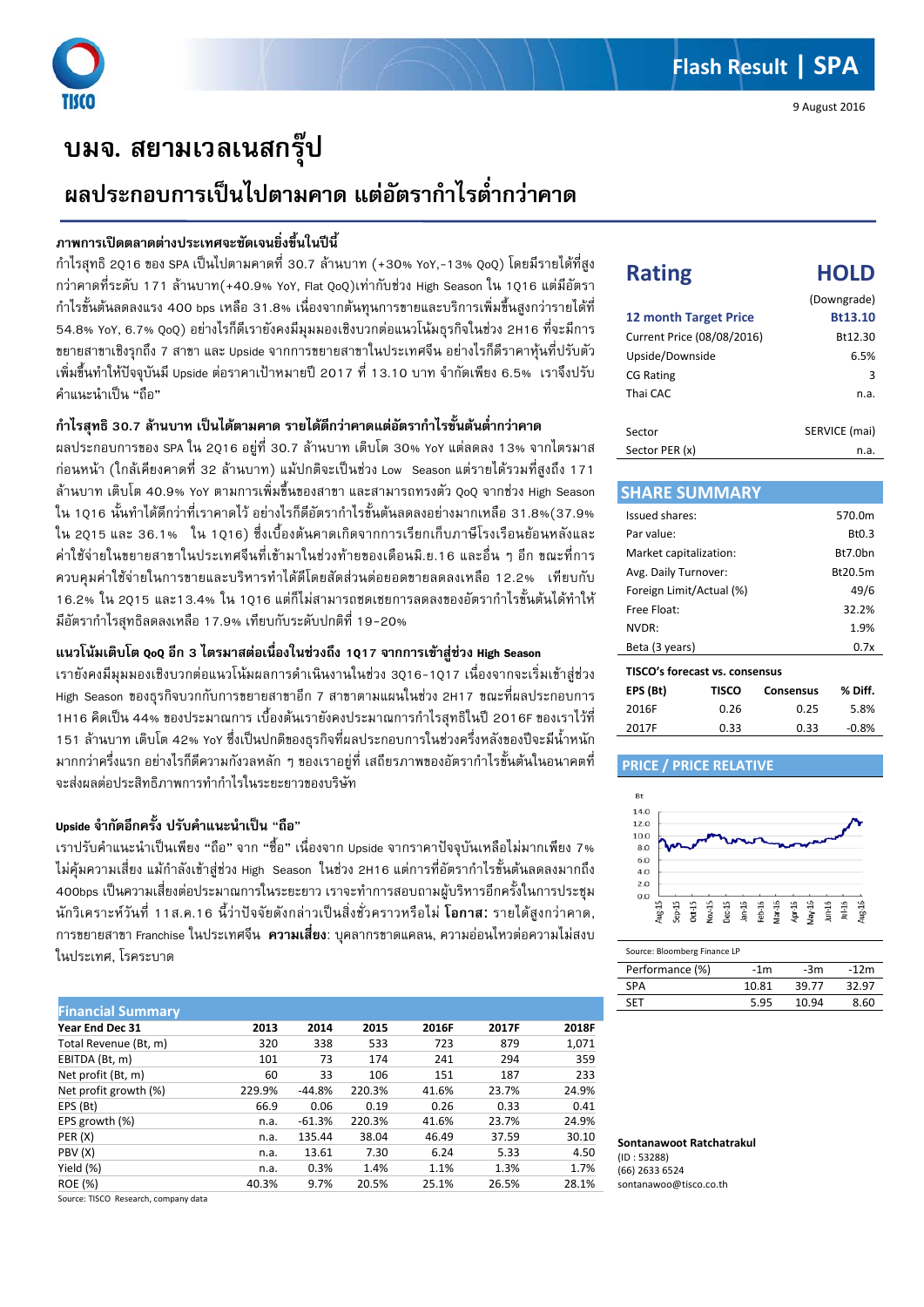

## **รูปที่1. ผลประกอบการ 1Q16 เปนไปตามคาด**

| Bt,m                        | <b>2Q16</b>  | <b>2Q15</b> | YoY      | 1Q16        | QoQ       |
|-----------------------------|--------------|-------------|----------|-------------|-----------|
| Sale revenue                | 171          | 122         | 40.9%    | 171         | $-0.1%$   |
| Cost of sales and ervices   | 117          | 75          | 54.8%    | 109         | 6.7%      |
| <b>Gross Profit</b>         | 54           | 46          | 1.1%     | 62          | $-120%$   |
| S&A Expenes                 | 21           | 20          | 6.5%     | 23          | $-8.5%$   |
| <b>EBIT</b>                 | 37           | 30          | 22.0%    | 44          | $-16.2%$  |
| Iterest expense             | $\mathbf{0}$ | 0           | $-58.8%$ | $\mathbf 0$ | 228.8%    |
| Net Profit before Tax       | 36           | 30          | 23.1%    | 44          | $-16.5%$  |
| <b>Net Profit Bef Extra</b> | 31           | 24          | 30.0%    | 35          | $-13.0\%$ |
| <b>Net Profit</b>           | 31           | 24          | 30.0%    | 35          | $-13.0%$  |
| EPS (Bt)                    | 0.05         | 0.04        | 30.0%    | 0.06        | $-13.0%$  |
| Gross margin                | 31.8%        | 37.9%       |          | 36.1%       |           |
| SG&A to sales               | 12.2%        | 16.2%       |          | 13.4%       |           |
| <b>EBIT</b> margin          | 21.4%        | 24.7%       |          | 25.5%       |           |
| Net margin                  | 17.9%        | 19.4%       |          | 20.6%       |           |